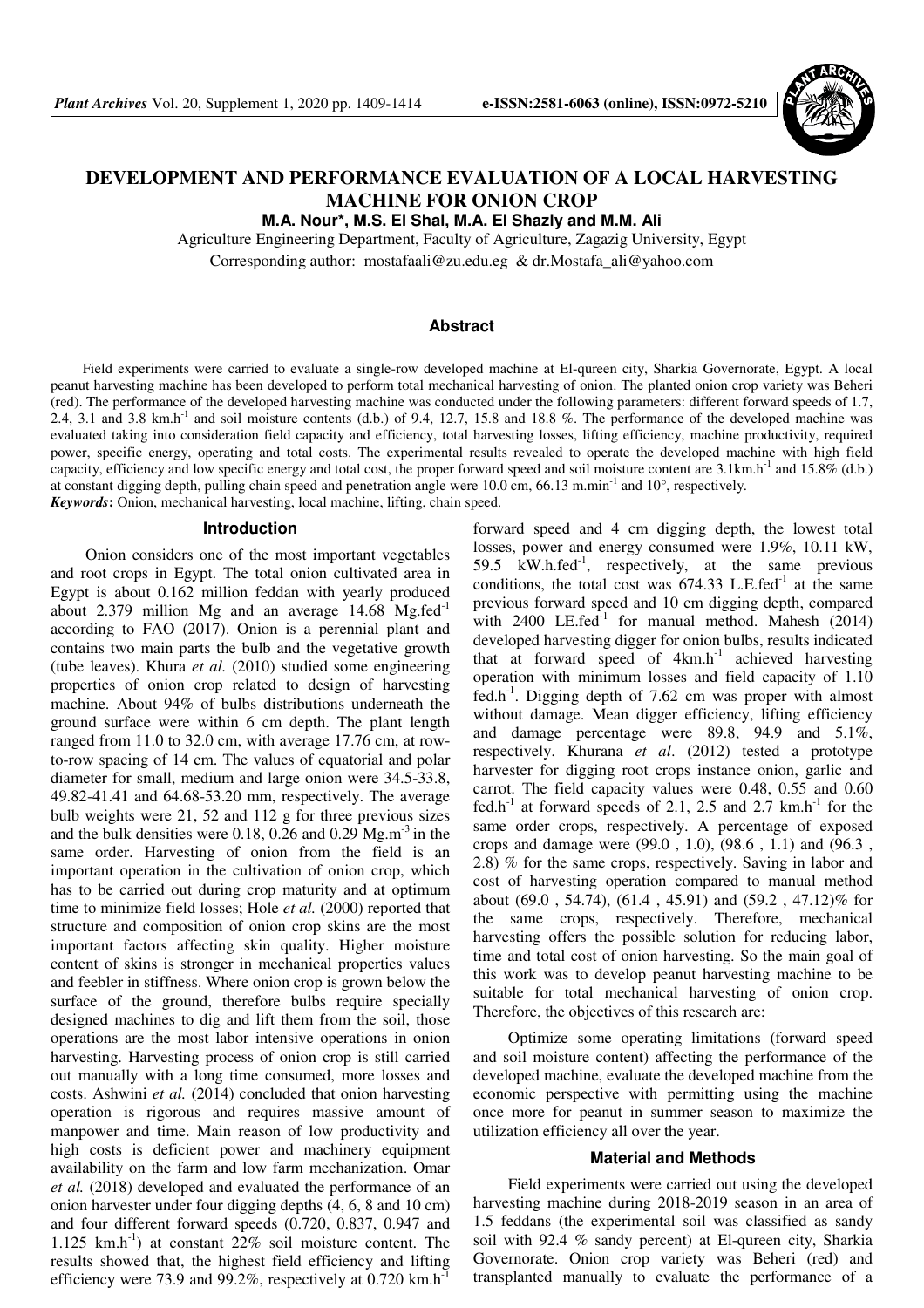**Crop** 

harvesting machine suitable for total mechanical harvesting of onion.

# **Material**

Onion (*Allium Cepa* L.) is one of the Alliaceae family, which considered a perennial plant, and contains two main parts the bulbs and the vegetative growth (tube leaves). Some

|  |  |  |  |  | <b>Table 1 :</b> Some physical properties of onion (Beheri red). |
|--|--|--|--|--|------------------------------------------------------------------|
|--|--|--|--|--|------------------------------------------------------------------|

physical properties of onion plant Beheri (red) variety summarized on Table (1). Row spacing was 0.9 m, the distance between plants in length of the row 0.1 m, the bed width was 0.3 m and the number of onions plant breadth the row on the bed was 3 onions. The bulbs grow under the soil and takes away under surface up to 4-9 cm depth.

| <b>Physical characteristics</b> | Bulb<br>Length, cm | Bulb diameter.<br>cm | foliage cluster<br>diameter.<br>$\rm cm$ | foliage<br>height,<br>cm | Bulb<br>mass,<br>gm | foliage<br>mass.<br>gm |
|---------------------------------|--------------------|----------------------|------------------------------------------|--------------------------|---------------------|------------------------|
| Average value                   | 4.9                | 5.9                  | 2.8                                      | 227<br>ا مطابط           | 125.3               | 62.6                   |

# **The machine before development**

It performs direct harvesting of peanut crop, and was fabricated by Nour *et al.* (2016). It trailer behind the tractor by two point hitches of a tractor and takes movement by PTO, the technical specifications were overall (length, width, height and mass) of 3.7, 1.0, 1.0 m and 0.45 Mg, consecutively. It was consisted mainly of digging and dislocation unit, separating unit, cleaning unit, conveying unit, transmission system, main frame and land wheels as shown in Fig. 1.

**Digging and dislocation unit :** It consist of straight-shaped digging blade (60cm width\*17cm length\*1.2cm thickness) with tilt angle 10° and double chains with fingernails, which catch the tops of the loosened plants then lift them with its movement up to the end of the machine. The each chain has length 474 cm and take the power from main shaft (sprocket fixed on the main shaft) which operated by the gear box through pulleys and belts.

**Separating unit :** The unit consists of a set of rubber fingered belts operated by pulleys and belts from main shaft to achieve stripping operation of pods without any damage.

**Cleaning unit :** The cleaning unit was a sieve, which used to clean and separate peanut pods from the soil then transfers them to the conveyor.



**Fig. 1:** The machine before development.

**Conveying unit :** The rubber elevator was used for lifting pods from the sieve to the collecting bag.

**Transmission system :** The machine has gear box powered from tractor PTO by universal joint, the power transmitted from gear box to the other moving parts by means of pulleys and belts with different speeds ratios.

**Main frame :** The all previous units and their parts were fixed on the frame. The main frame was made of iron steel U-section 80×40 mm and 6 mm thickness of dimensions 210 cm length, 60 cm width, and 50 cm height. It was carried by two tire ground wheels of 50 cm diameter.

### **The developed machine**

It was modified to achieve harvesting of onion crop at local workshop in Faquas, Sharkia Governorate, Egypt. The modifications were exclusion (the sieve, four rubber fingered belts and the conveying unit), adding (cutting discs) and modification (the shear, harvester height, the fingered belts and sizes of some pulleys and belts), with capability of simplicity return the machine to the original case at using it for peanut. It trailer behind the tractor with digging width of 0.6 m, overall (length, width, height) of 3.1, 1.0, 1.3 m, respectively and total mass of 0.36 Mg. The developed machine has main five components of digging and dislocation unit, cleaning unit, separating bulbs unit, transmission system and mainframe as shown in Figs. (2 and 3).



**Fig. 2 :** The developed machine.



**Fig. 3 :** The views of the developed machine.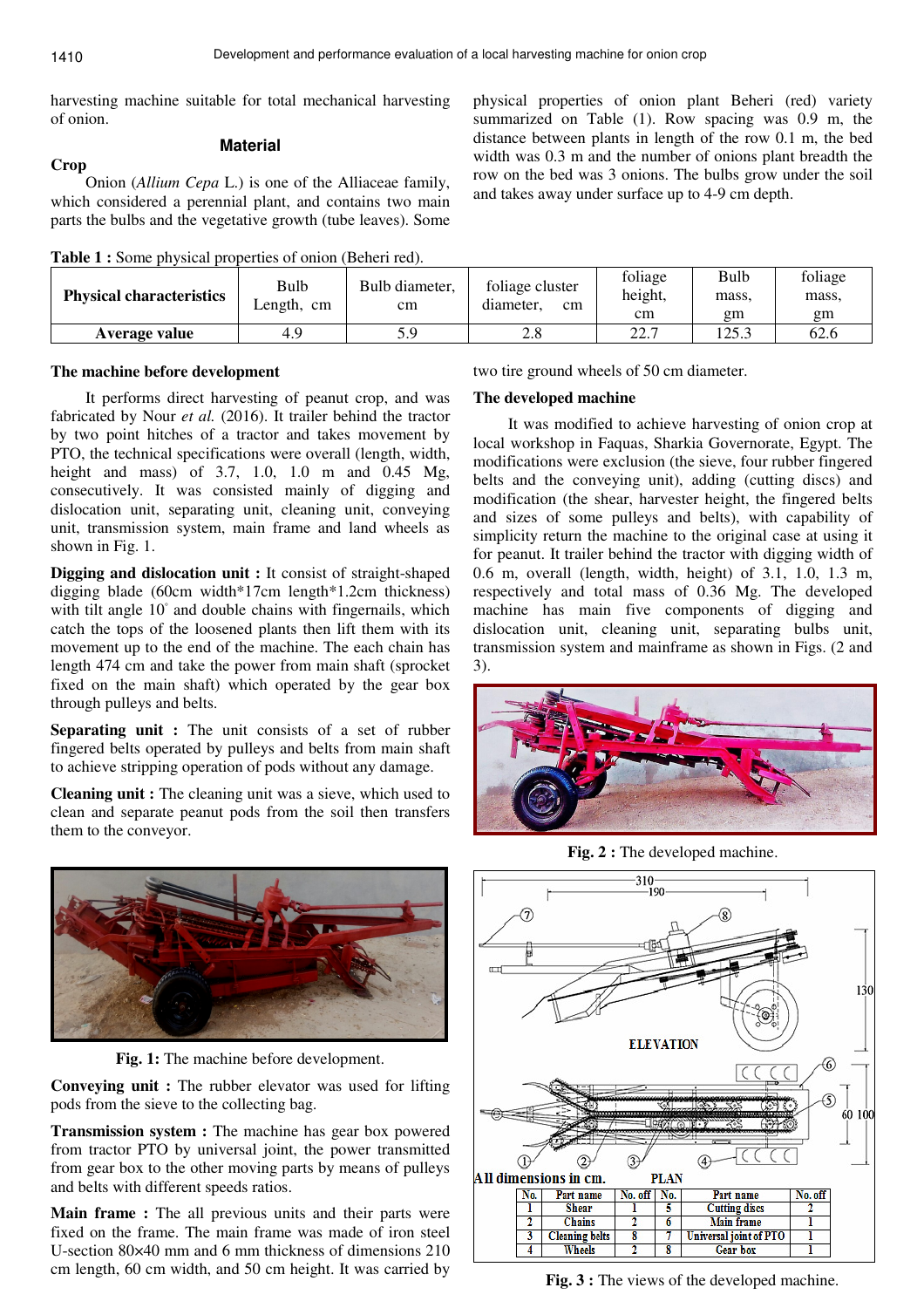**Digging and dislocation unit :** All parts as the same before development but the apertures of shear were increased inward to decrease the traction soil forcing of the shear and covered the front of chains as shown in Fig.4.

**Cleaning unit :** The unit contains a set of stationary rubber fingered belts fixed on pulleys down the pulling chains to clean bulbs from any adhesion soil during enters into rubber fingers without any bulbs bruise.



**Fig. 4 :** Digging and dislocation unit.

**Separating bulbs unit :** Separating unit consists of two serrated cutting discs with 18 cm diameter and clearance between discs 4.76 mm, to achieve the stripping operation of bulbs without any damage, where the crown zone enters into discs which move in the opposite direction of plant movement in order to work on separation of the bulbs from the plant. Then the bulbs fall in the collection bag in rear of the machine. The cutting discs are operated by the main chain's shaft through pulleys and belts.

**Transmission system :** As the same before development with some changes, where the movement transmitted from tractor PTO to gearbox then the main chain's shaft, after that to chains through the fixed sprocket on the main shaft and to cutting discs through pulleys and belts.

**Main frame** : The same specifications before modifying with adding two bar from iron steel U-section 80×40 mm, 6 mm thickness and 300 mm height on axis of the wheels to rectify harvester height and slope, it has a controlling hand lever to adjust tilt angle with help of bolts and nuts.

# **Power supply**

The tractor model was Kubota D902, its Power at rate speed 17.2 kW (23.0 hP) with 540 PTO rpm and the tractor mass was 0.70 Mg.

# **Methods**

A field experiments were carried out in abo nour farm, El-qureen city, Sharkia Governorate, Egypt, to evaluate the developed onion harvesting machine, which performs complete mechanical harvesting, following the next stages: Dislocation of the plants in conditions of low humidity, pulling the plants out of the soil, removing the soil and eliminating impurities, cutting the bulbs from the plant and collects bulbs in bag. From pre-experiments and onion physical properties, the digging depth was adjusted to be 10.0 cm, pulling chain speed of  $66.13$  m.min<sup>-1</sup> and penetration angle 10° .

# **The performance of the developed machine was experimentally measured under the following parameters:**

- 1- Forward speeds of 1.7, 2.4, 3.1 and 3.8  $km.h^{-1}$ .
- 2- Soil moisture contents (d.b.) of 9.4, 12.7, 15.8 and 18.8  $\%$ .

# **Measurements and determinations:**

Evaluation the performance of the developed machine was based on the following indicators:

#### **Field capacity**:

The theoretical field capacity was determined from the following formula (Kepner *et al*., 1978):

$$
TFC = \frac{F_S \times W_m}{4.2}
$$

Where:

 $TFC = Theoretical field capacity, [fed.h<sup>-1</sup>].$ 

 $F_s$  = Forward speed, [km.h<sup>-1</sup>].

 $W_m$  = Working width of the machine, [m].

The effective field capacity was determined from the next equation:

$$
EFC = \frac{60}{Tu + Ti}
$$

Where:

 $EFC =$  Effective field capacity, [fed.h<sup>-1</sup>].

 $Tu =$  Utilized time per feddan, [min.].

 $Ti =$  Summation of lost time per feddan, [min.].

# **Field efficiency:**

It is calculated as follows: 
$$
\eta_f = \frac{\text{EFC}}{\text{TFC}} \times 100
$$

Where:

 $\eta_f$  = The field efficiency, [%].

 $EFC = Effective field capacity, [fed.h<sup>-1</sup>].$ 

 $TFC = Theoretical field capacity, [fed.h<sup>-1</sup>].$ 

#### **Total yield:**

The yield of the harvested bulbs was measured and calculated per feddan by the following equation (Taieb, 1997):

$$
Y = \frac{M \times 4200}{A \times 1000}
$$

Where:

 $Y = Total$  bulbs yield, [Mg.fed<sup>-1</sup>].

 $M =$ Mass of bulbs, [kg].

 $A =$  Harvested area, [m<sup>2</sup>].

# **Machine productivity**:

The yield productivity was calculated according the following formula:

Where:  $P = Ub \times EFC$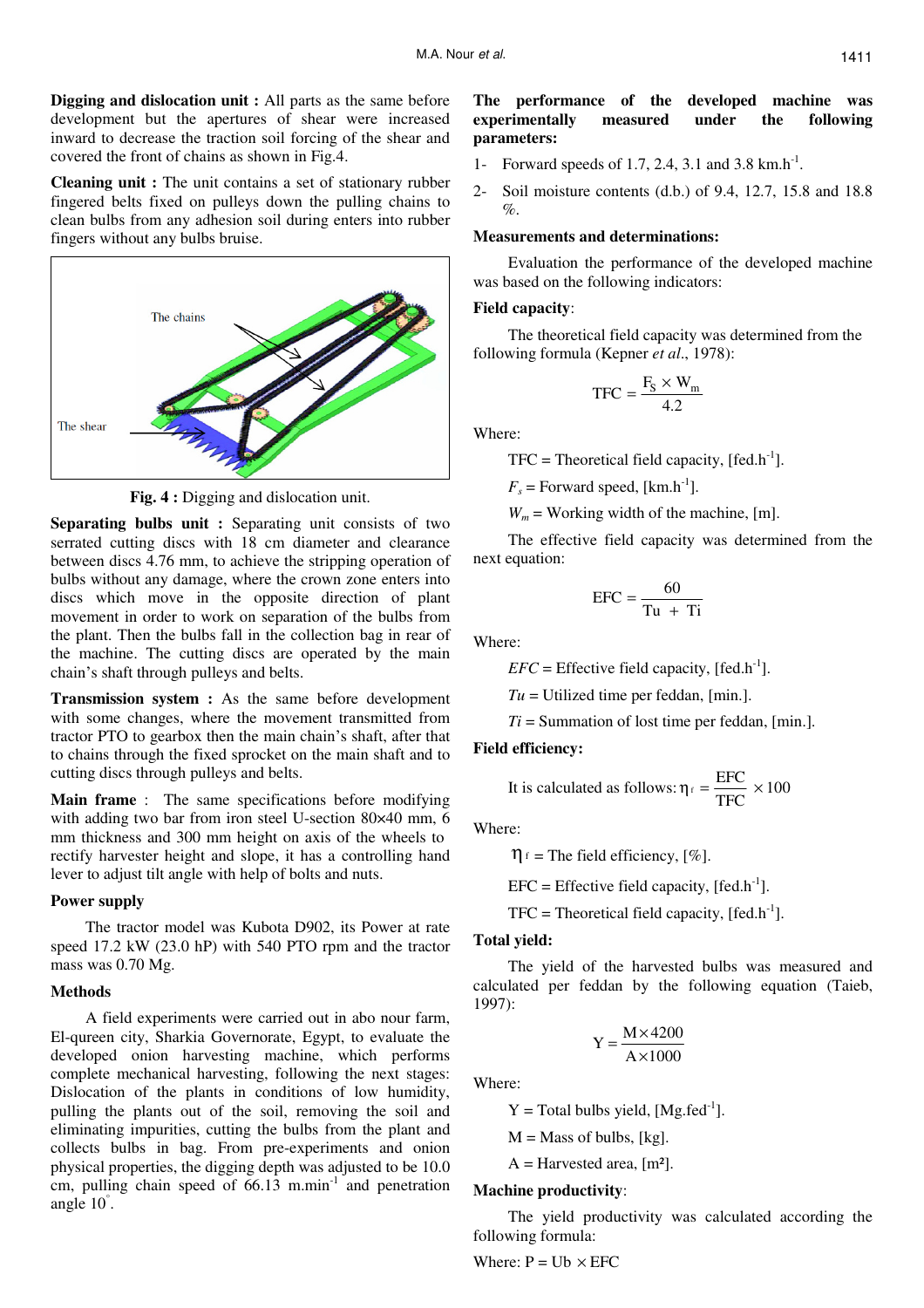$P =$  Machine productivity,  $[Mg.h^{-1}]$ .

 $U_B$  = Undamaged bulbs, [Mg.fed<sup>-1</sup>].

 $EFC =$  Effective field capacity,  $[fed.h^{-1}]$ .

# **Total harvesting losses**:

Total onion bulbs losses percentage was calculated by the next equation:

$$
Tloss = \frac{UI + Db}{Y} \times 100
$$

Where:

TLOSS= Total losses, [%].

 $U_l$  = Mass of unlifted bulbs, [Mg.fed<sup>-1</sup>].

 $D_B$  = Mass of damaged bulbs, [Mg.fed<sup>-1</sup>].

 $Y = Total bulbs yield, [Mg.fed^{-1}].$ 

# **Lifting efficiency**

It was calculated according to the following equation:

$$
\eta l = \frac{Lb}{Y} \times 100
$$

Where:

 $n_{\text{I}} =$  Lifting efficiency, [%].

 $L_B$  = Mass of lifted bulbs, [Mg.fed<sup>-1</sup>].

 $Y = Total bulbs yield, [Mg.fed^{-1}].$ 

# **Required power:**

It was calculated by using the next formula (Hunt, 1983):

$$
EP = f.c.(1/3600)\rho_f \times 1.c.v. \times 427 \times \eta_{thb} \times \eta_m \times \frac{1}{75} \times \frac{1}{1.36}
$$

Where:

*EP = Required* power, [kW]*.* 

*f.c.* = Rate of fuel consumption  $[1.h^{-1}]$ .

 $\rho_f$  = Density of fuel, [kg.l<sup>-1</sup>] (for diesel engines = 0.85 kg.l<sup>-1</sup>)

 $l.c.v.$  = Average calorific value of diesel fuel,  $(11000 \text{ kcal/kg}^{-1})$ 

 $\eta_{\text{th}}$  = Thermal efficiency of the engine = 30%.

 $427 =$ Thermo – mechanical equivalent, [kg.m.kcal<sup>-1</sup>].

 $\eta_{\rm m}$  = Mechanical efficiency of the engine = 83%.

# **Specific energy**:

It calculated by the following equation:

$$
SE = \frac{EP}{EFC}
$$

Where:

 $SE = Specific$  energy requirements,  $[kW.h.fed^{-1}]$ .

 $EP = Required power, [kW].$ 

 $EFC =$  Effective field capacity,  $[fed.h^{-1}]$ .

# **Cost analysis**:

The cost of mechanized process was based on the initial cost of machine, interest on capital, cost of fuel and oil consumed, cost of maintenance, and wage of operator according to the following formula (Awady, 1978):

$$
C = \frac{p}{h} \left( \frac{1}{a} + \frac{i}{2} + t + r \right) + (1.2 W \times s \times f) + \frac{m}{144}
$$

Where:

 $C=$  Hourly cost, [LE.h<sup>-1</sup>].

P=price of machine, [LE].

 $h=$  Yearly working hours, [h.year<sup>-1</sup>].

a=Life expectancy of the machine, [year].

 $i=$  Annual Interest rate,  $[\%]$ .

t=Annual Taxes, over heads rate, [%].

 $r =$  Annual Repairs and maintenance rate, [%].

f=fuel price, [LE].

1.2= A factor including estimation of the oil and fuel consumption.

W=Engine power, [hp].

S=Specific fuel consumption,  $[1.hp^{-1}$ . h<sup>-1</sup>].

m= Monthly average wage, [LE].

144=Reasonable estimation of monthly working hours.

# **Operating cost:**

Operational cost can be determined using the following formula:

$$
Cop. = \frac{C}{EFC}
$$

Where:

 $C_{op}$  = Operating cost, [LE.fed<sup>-1</sup>].

 $C =$  Hourly cost, [LE.h<sup>-1</sup>].

 $EFC =$  Effective field capacity of the machine [fed.h<sup>-1</sup>].

#### **Total costs:**

It was estimated using the following equation (Awady *et al;* 1982):

```
Total cost = operating cost +Total losses cost [LE .fed<sup>-1</sup>
```
Where, the price of kilogram for onion was taken to be 2.00 LE.

#### **Results and Discussion**

The obtained results will be discussed under the following items:

# **Filed capacity and efficiency**

Representative values of both filed capacity and efficiency versus with forward speeds at different soil moisture contents are given in Figs. (5 and 6). Increasing forward speed from  $1.7$  to  $3.8$  km.h<sup>-1</sup> measured at different soil moisture contents of about 9.4, 12.7, 15.8 and 18.8%, followed with an increase in filed capacity from (0.304 to 0.579), (0.316 to 0.612), (0.329 to 0.638) and (0.302 to  $(0.575)$  fed.h<sup>-1</sup>, and a decreased in field efficiency from  $(83.38)$ to 71.19), (86.86 to 75.14), (90.37 to 78.35) and (83.02 to 70.69) %, respectively under the mentioned M.C. The filed capacity increased by increasing forward speed due to the decrease in time achieving of harvesting operation. While,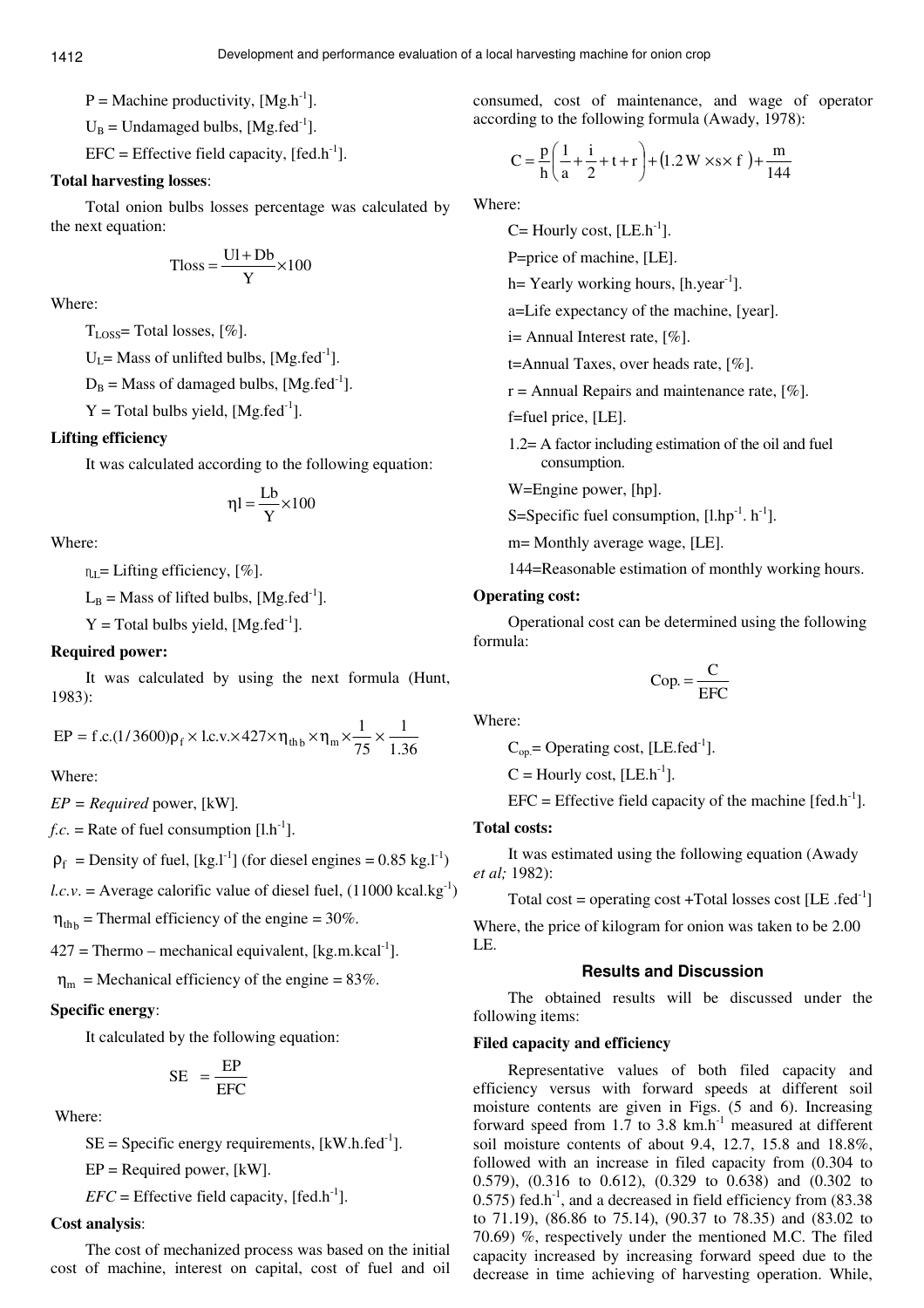the field efficiency decreased due to the excessive load of plants on pulling chains and machine devices, cause more stops and failure. Higher values of moisture content more than 15.8% lead to decrease filed capacity and efficiency because increasing in the slippage. Lower values of moisture content less than the optimum value 15.8% tend to decrease filed capacity and efficiency because of increasing in soil resistance.

#### **Machine productivity and total harvesting losses**

Values of both machine productivity and total harvesting losses versus with forward speed at different soil moisture contents are given in Figs. (7 and 8). Obtained results showed that increase of forward speed from 1.7 to 3.8  $km.h<sup>-1</sup>$  measured at the same different soil moisture contents, was followed with an increase in the machine productivity from (3.603 to 6.791), (3.761 to 7.219), (3.919 to 7.548) and  $(3.571)$  to 6.728) Mg.h<sup>-1</sup> and also increased total harvesting losses from (1.283 to 2.299), (0.858 to 1.725), (0.783 to 1.482) and (1.745 to 2.508)%, respectively. Machine productivity was increased by increasing forward speed due to the increase in values of field capacity. And also, total harvesting losses increased due to increase un-lifted bulbs because of piling up of soil in front of the shear, and due to the increase in damaged bulbs because of the excessive load of plants on the machine devices.



**Fig. 5:** Effect of forward speed on filed capacity at different soil moisture content.



**Fig. 6:** Effect of forward speed on field efficiency at different soil moisture content.



**Fig. 7 :** Effect of forward speed on machine productivity at different soil moisture content.



**Fig. 8 :** Effect of forward speed on total harvesting losses at different soil moisture content.

The values of machine productivity were increased with increasing of moisture contents up to15.8% due to ease penetration of the soil, any further increase after that causes decreasing of machine productivity due to great increase in the slippage. Total harvesting losses were decreased with increasing of moisture contents up to15.8% due to decrease the digging losses because of decreasing both the adhesion of soil with bulbs and the cohesion between the soil particles, any further increase in moisture content after previous value causes increasing of total losses due to great increase in adhesion of soil with shear and bulbs.

#### **Required power, specific energy and total costs**

Representative values of required power, specific energy and total cost versus with forward speed at different soil moisture contents are given in Figs. (9 and 10). The increase of forward speed from 1.7 to 3.8  $km.h^{-1}$  measured at different soil moisture contents of about 9.4, 12.7, 15.8 and 18.8%, was followed with an increase in required power from (10.00 to 12.22), (8.62 to 10.76), (8.35 to 10.24) and (9.73 to 11.90) kW, while a decrease in specific energy from (32.89 to 21.11), (27.27 to 17.58), (25.37 to 16.05) and  $(32.21 \text{ to } 20.69)$  kW.h.fed<sup>-1</sup>, and also increasing forward speed up to 3.1  $km.h^{-1}$  measured at the same previous soil moisture contents decreased total costs from (555.50 to 517.81), (444.10 to 405.08), (416.69 to 360.46) and (603.14 to  $564.95$ ) LE.fed<sup>-1</sup>, respectively. The further increase in forward speed more than 3.1 up to 3.8  $km.h^{-1}$  caused an increase in total cost from (517.81 to 681.95), (405.08 to 536.94), (360.46 to 473.93) and (564.95 to 732.85) LE.fed-1 under the mentioned M.C, respectively. The power increased